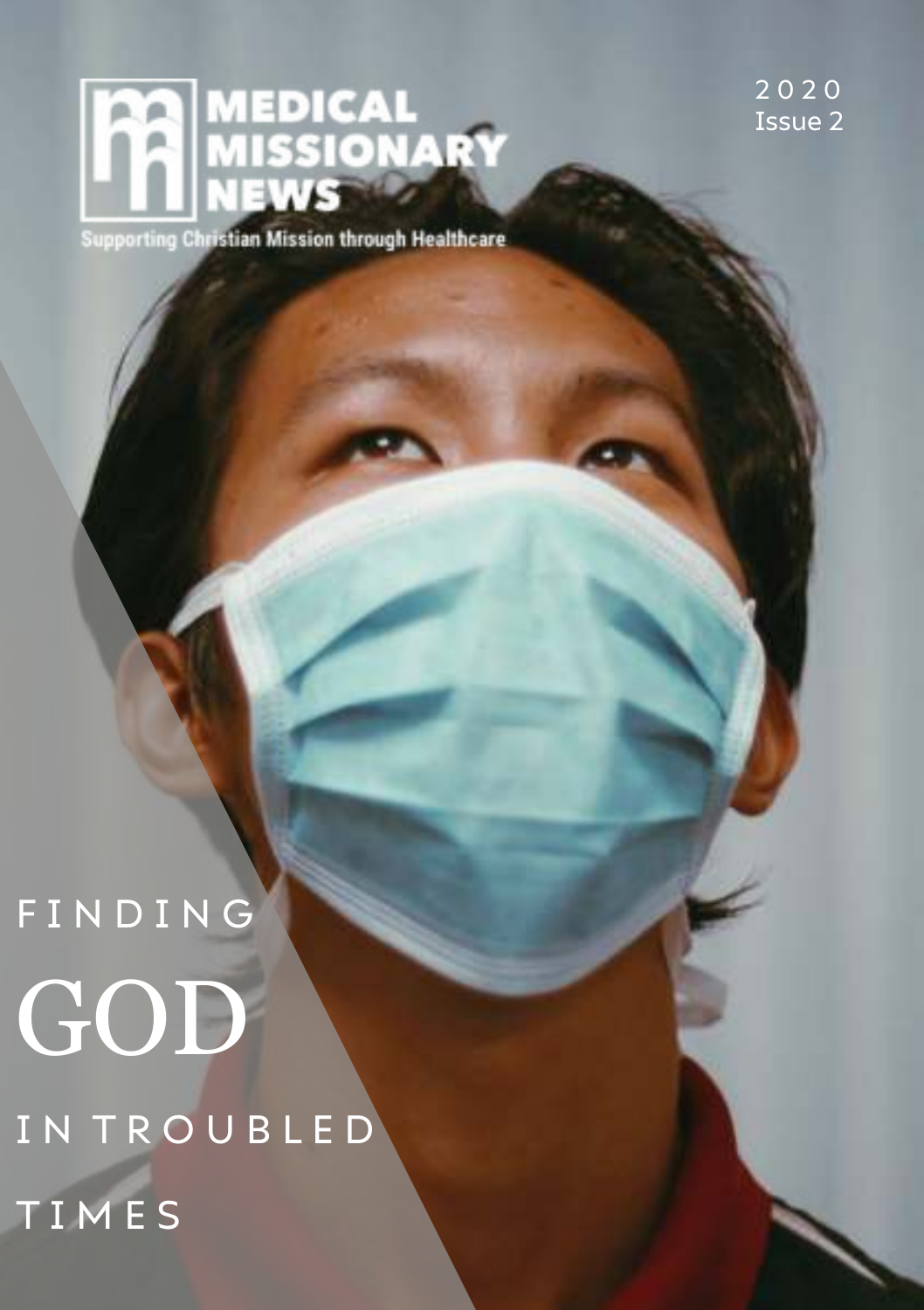

eaven and earth will pass never pass away.  $\boldsymbol{\rm H}$ 

end of a chapter in which Jesus explains some of the things that will happen before He returns to the earth. It is worth reading the whole chapter: there will be wars, earthquakes, famines, pandemics and God's people will be persecuted, but we must endure and continue to share the gospel. This is what MMN is seeking to do through all those we support. The coronavirus has changed our world and is still changing it, but Jesus never changes and His message of hope is eternal. I have asked a few of the partners who we support how COVID-19 is affecting them.

### VISION FOR CHINA

**1**

At Warrior's House, the young people had to stay in the boys' and girls' dormitories, cared for by the dorm supervisors, with a teacher directing their daily activities by the use of video chat routines for the wards, and taking

away, but My words will Childcare Centre still work as usu-Matthew 24:35 tices and no visitors or new staff. This scripture comes at the loosening of restrictions, but there Hope Haven and Shekinah Shalom al, but with stringent hygiene prac-China is beginning to see some are some new pockets of disease.

### L I F E L I N E M A L A W I

Heather writes: "Lifeline Malawi staff are doing what they can with the limited resources they have available to them. Our staff is sensitising the community to the prevention of infection, educating and inspiring them to take action to protect one another. We have been able to purchase extra masks and protective wear plus some have been donated. We have confidence that God will bring good to us during this crisis."

#### N E P A L L E P R O S Y ( N L T )

link and visiting twice a week. steps to prevent the spread of the Mike writes: "When lockdown occurred, staff were given the opportunity to return to their homes but medical staff chose to stay. The team have focused on training on infection protocols, disinfection

virus. A stark reality is that there but the staff seek to provide masks is limited oxygen available and no ventilators. There are currently about 60 leprosy-affected inpatients staying at LLHSC and the team continue to receive leprosy affected outpatients, but general outpatients, apart from suspected COVID-19 cases and emergencies, are not allowed at present. The lock-down has caused much hunger among poor communities who face price increases where food is available, due to the issues with transporting food from India. We have been able to start distributing food since the government recognised this danger."

### N E W H O P E (D R C)

When COVID-19 hit, the borders were closed and Pastor Alexander and the staff found themselves without transport and with the cost of food escalating. They were no longer able to get building material to continue building the clinic, but the clinic remained open helping many refugees who were being injured by the Allied Democratic Forces. The refugees have no money to pay for medicine,

and teach proper hand washing.

On 24th April there were devastating floods in the region. At least 36 people died, and 42 others were injured. According to the UN, more than 77,000 people have been displaced and are in need for shelter. This has brought many more to the clinic and the needs there are overwhelming. All the churches are closed and Pastor Alexander fears that many will lose their faith in the face of such devastation.

We need to pray and support financially where we can to all our partners who are working in such difficult situations. As we wonder in these unprecedented times, I would like to share words from a song written by a lady in my church. 'You're in control, My life is in Your hands, You won't let go Lord, help me understand: this is Your will, this is Your way.'

Editorial by Christine Sansom, MMN Trustee

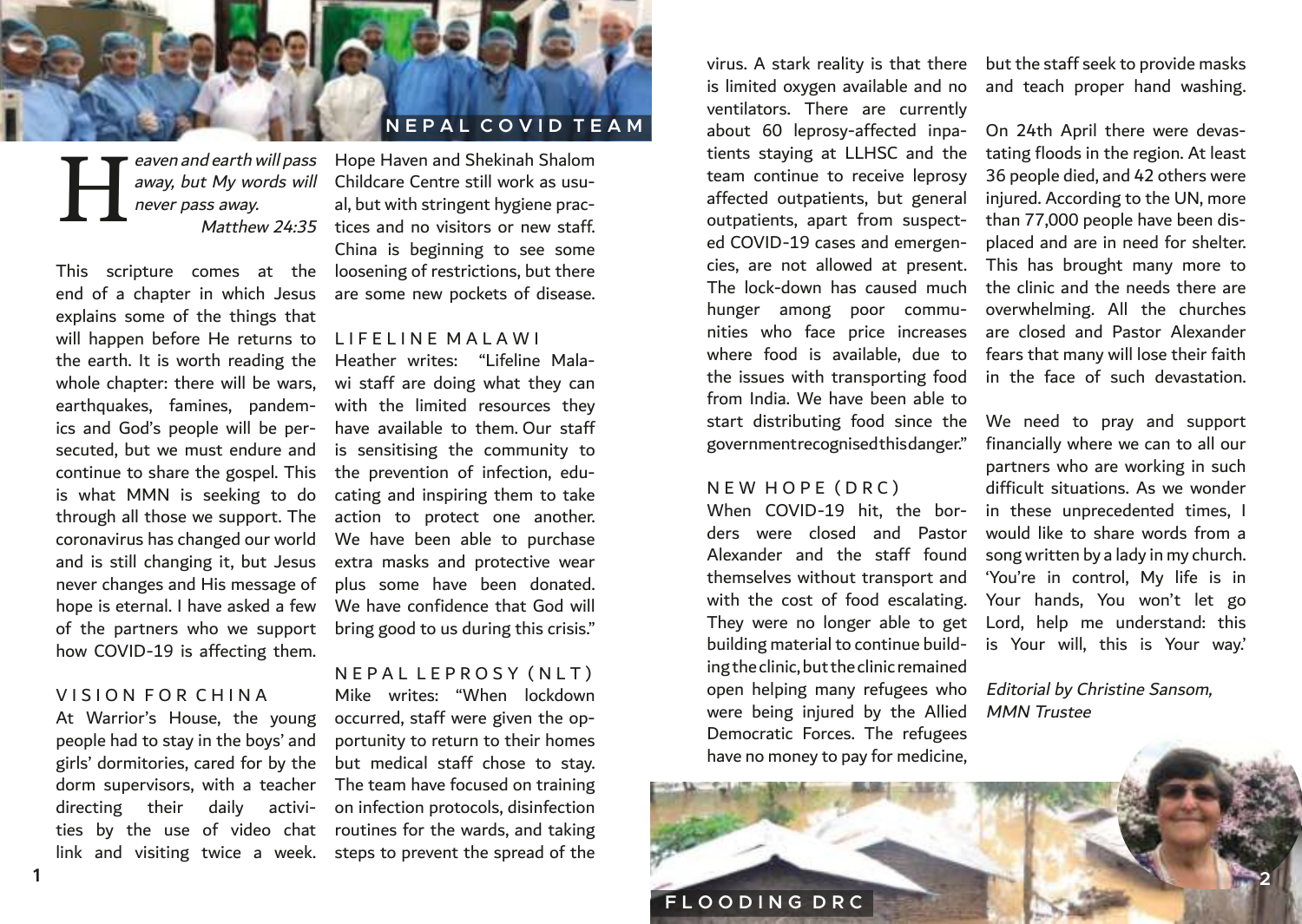## **C H A L L E N G E S A N D**

**T R I A L S**

ince 2007 a group

ORKING WITH REFUGEES IN THE **M I D D L E E A S T**

of Christian doctors, pharmacists and nurses in Doctors with a Mission (DWAM): an organisation dedicated to raising awareness of medical missions in the Middle East and beyond. By means of an annual conference, training, networking and sponsorship, they have supported short-term medical mission and sent clinicians for longer term placements in the Middle East. S

Egypt have joined to form form of Arabic is widely used and they do. Egyptians have great advantages in undertaking medical work in the region. Their understood, their qualifications are generally recognised, and their visa requirements are usually less stringent between Arab countries. DWAM is a powerful means of envisioning doctors and other healthcare staff to use their gifts for God's kingdom. However, things are not always quite so straightforward.

They are evangelical and believe MMN supported one of these the gospel must be central to all mission projects during 2015-

2017, but it has only recently been possible to complete a report on this work; the way was not easy, but God was faithful.

#### THE CALLING

Dr NF\* is a graduate of Assiut University and completed his training in Family Medicine at a Christian Hospital in southern Egypt receiving his diploma from Suez Canal University. He is married to S\*, who qualified from the Faculty of Education, Assiut University. Dr NF had felt God's call on his life for many years and, on completing his training, worked in some relatively unreached area near Luxor. He also took short-term mission trips to South Sudan, Yemen and Kurdistan. During 2015 he and his wife began to seek the Lord for a longer-term calling. They both felt burdened about the plight of

## ...the way was not easy, but God was **faithf**

refugees and recognised that this was a time of great need. They considered work in Lebanon and Kurdistan, but felt led towards Jordan. Following an exploratory visit in 2015 they were accepted by DWAM to be sent to a Baptist church near the capital, Amman, which had an outreach clinic to refugees. They arrived in November 2015, after being married for four years, with their three daughters, aged three, two and one.

#### MEETING A NEED

areas of Egypt, Nubia and an them Orthodox Christians, who Dr NF found there were needy Iraqi and Syrian refugees, many of had been uprooted from their homes and found themselves in a strange land without medical insurance. The clinic in the church provided basic medications and a consultation room where Dr NF was able to provide care five days per week seeing five to ten patients per day. Although not many were seen per day, it did mean there was an opportunity to talk with patients and bring the gospel into those conversations. Dr NF was also able to run Bible studies for those he met. The couple supported youth and children's work in the church and S was able to start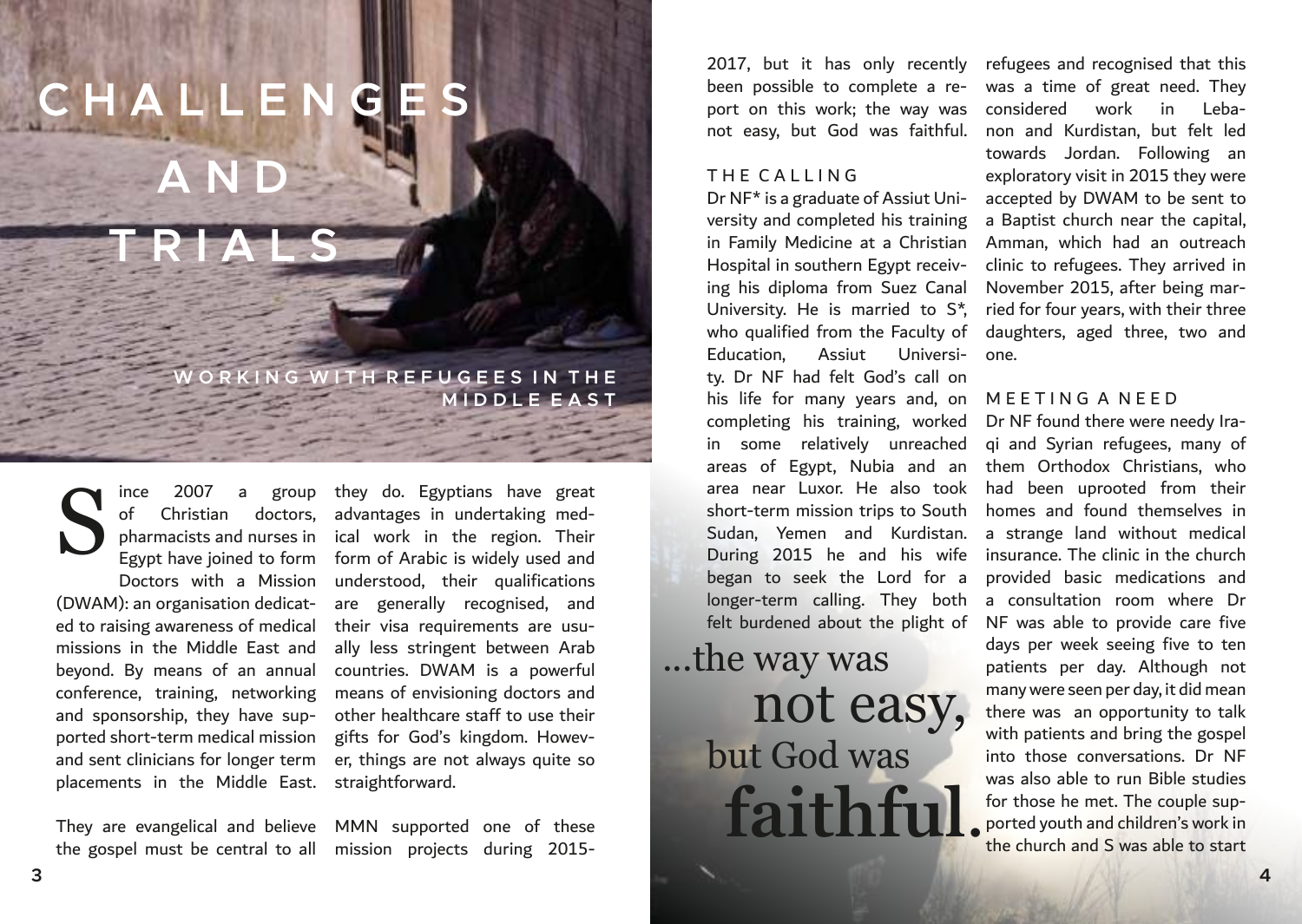a women's discipleship group for work was technically unsustainable. up to 30 young mothers from the Iraqi and Syrian refugee groups. Visa and residency arrangements, however, were very challenging and the couple only managed to obtain a residency permit as a result of their enrolment into a Masters' programme at a local institution.

The work was rewarding with a constant stream of opportunities to share the gospel and encourage others to grow in their faith. Encouraged by this work, Dr NF and S wanted to expand their input and started a collaboration with a Korean medical mission serving Syrian refugee communities near Amman as well as a Palestinian refugee camp. Clinics were carried out at different venues on different days of the week and around 120 patients were seen per day by Dr NF and another Korean doctor.

### WHEN TRIALS COME

Things, however, began to become challenging. The Korean doctor was asked to leave Jordan for security reasons. This left Dr NF with a heavy workload, to lead and direct the clinical work. There were ongoing problems with obtaining official registration of his medical qualifications, meaning his medical

Following this, N\*, the couple's youngest child who was two years of age, became seriously ill with nephrotic syndrome. Dr NF was in a foreign country with no health insurance and an extremely sick child. The couple did not want to leave the work God had called them to do, but they found themselves under extreme pressure. N required expert paediatric care with regular trips to hospital for intravenous replacement therapy. They received the Lord's assurance that He was their Father and not "the boss of a business", and He would care for them. God was faithful to His word and they continued through 2016 to serve and minister to the refugee communities they had started working with.

By December 2016, it was clear that the situation was not sustainable and reluctantly the couple made the decision to return to Egypt. God blessed them with family and church to support and love them there, and they waited on Him for guidance. They began to work with an organisation which encourages people to go as long-term mission workers to unreached peoples in the Arab world. They continue

### They received the Lord's assurance that He was their Father...

Dr NF took up a part-time post in the medical centre run by his local church in order to maintain his medical skills and registration. However, their daughter's condition, continued to cause concern and despite intensive treatment did not stabilise. In summer 2019 N deteriorated further and then needed to start renal dialysis. Tragically she developed line sepsis and died on 22nd August 2019. Dr NF, S and the family are still coming to terms with her loss. They thank God for her life and the faith that reassures them this is not the final end of the story.

### FUTURE HOPES

They would like to return to Jordan to focus on supporting unreached people in the north of the country. Despite the association of the country with the loss of their daughter, they are gaining strength to consider returning to minister there. Their hearts remain committed

in this role at the present time. to serve the Lord Jesus Christ. MMN played an important role in this story, offering financial support that was vital to enable Dr NF and S to move to Jordan and start this work. The opposition they experienced was not something unexpected, but the ferocity and the depth of the loss were deeply challenging. This is not a story of great success or achievement, in human terms. We will not know the fruit of these endeavours until God declares it. We can only trust and pray over precious seed. What we do see, however, is the depth of servanthood that exists in the lives of our Egyptian brothers and sisters.

> This is but one of many stories of faith and trust emerging from the work of DWAM. Let us pray for encouragement and wisdom, as Dr NF, S and others seek to step out in faith and serve.

\*names changed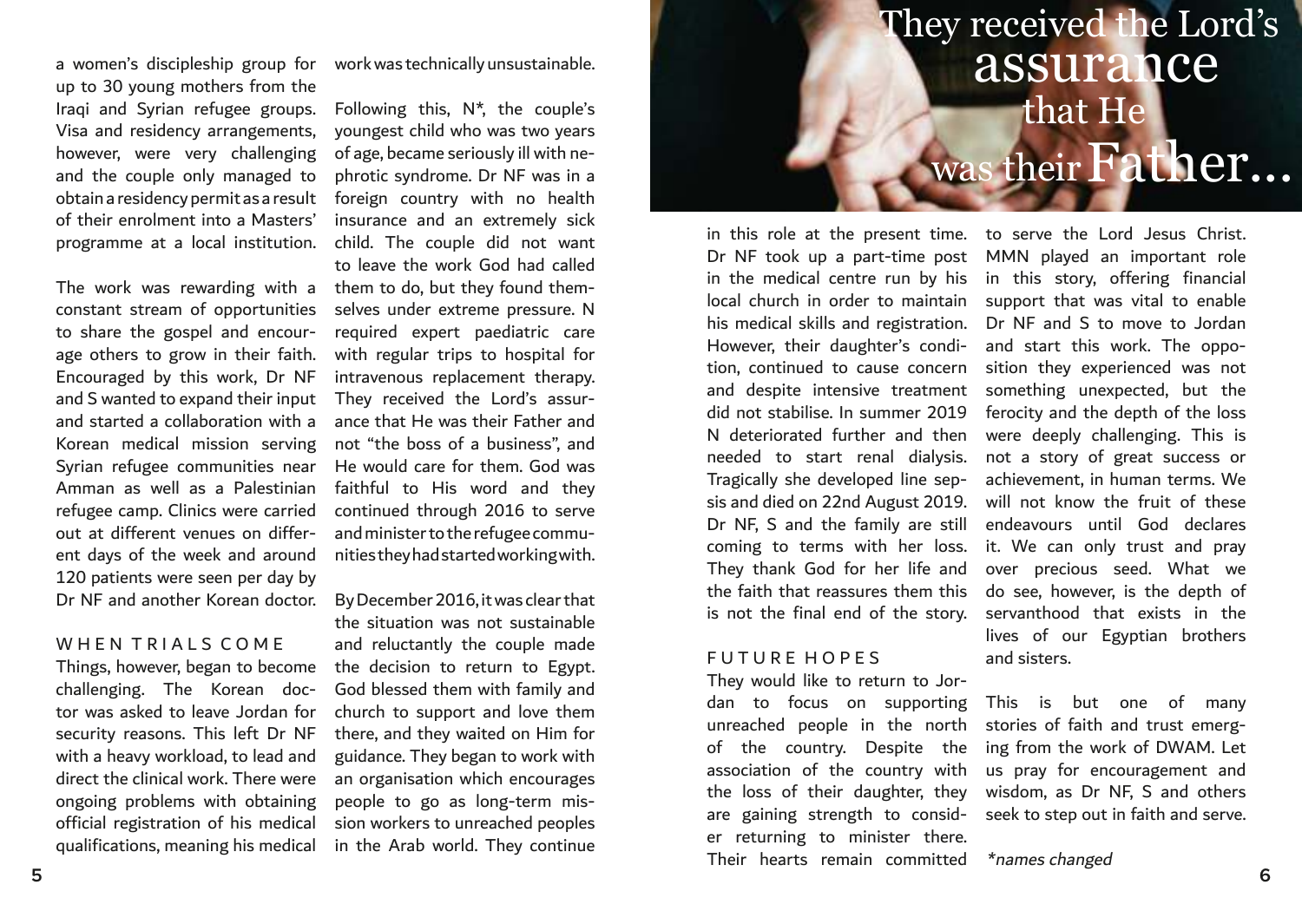## **S E C O N D C H A N C E**

**A**

### **S H I N I N G S T A R P R O J E C T , Z I M B A B W E**

B

could be viewed as

A change in President has not ued their life-changing work brought the changes people were dreaming of. Wages have remained stagnant while food and fuel prices have soared. Unemployment continues to be high, and the economic situation is compounded by severe drought and shortages of water. Girls and women have turned to sex work to make ends meet and, in 2017, the Ministry of Health and Child Care estimated that there were approximately 45,000

ulawayo, Zimbabwe's female sex workers in Zimbabwe, second largest city, with nearly 7,000 in Bulawayo.

a city without hope. Shining Star Project continwith girls and women engaged in sex work, resulting in the development of new skills, girls and women being empowered, and asipirations becoming a reality.

### P E E R E D U C A T I O N

The Shining Star Project planned to train 40 peer educators, but in fact, they were able to increase this to 50. Initial training was carried out in February by Shining

Star staff and a refresher training was held in November with input from the District AIDs coordinator from the National AIDs council.

The training equipped the girls and women to share sexual health knowledge with 3,005 other girls and women in sex work. This is a great achievement and they have far exceeded their target of 2,800 girls and women reached.

The project director, Emsipa Nare, said: "During the report meetings we have been pleased by the passion that the ladies are showing.

Most of the ladies that were timid are now showing some confidence in the way they talk. We noticed that most of the women were encouraging each other to do better in reaching out to others involved in sex work. The peer educators are the pillar of the project as they are a link between the project and the sex worker community. They create a platform to be able to interact with women in sex work and refer them for uptake to other services."

Through the referrals made by the peer educators:

• 351 girls and women have been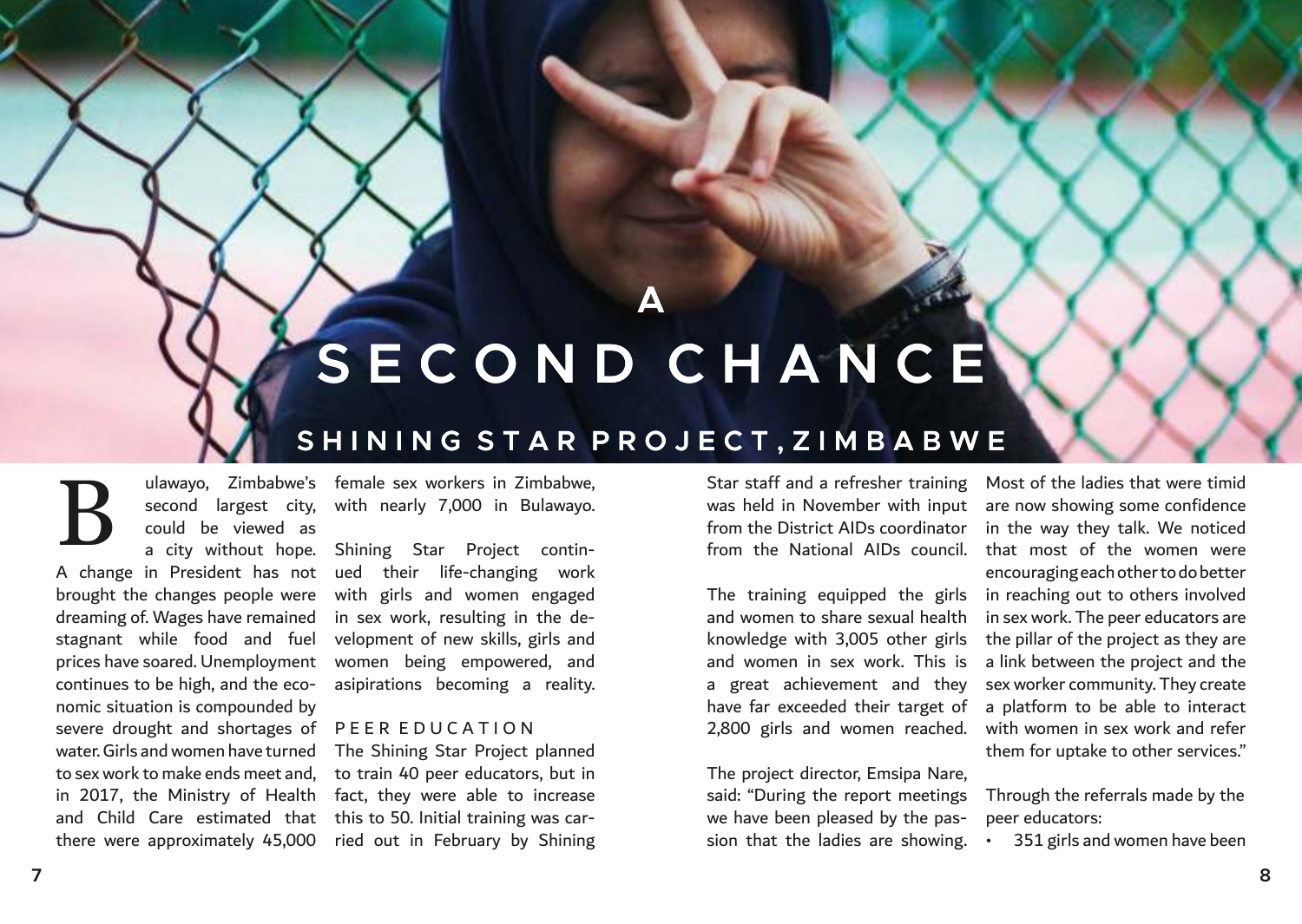### tested for HIV

- 167 women were provided with access to contraception
- 83 women were provided with cervical cancer screening
- 33 women were provided with gender-based violence assistance.

### V O C A T LO N A L S K I L L S T R A I N I N G

A key aim of the Shining Star Project is to provide the peer educators with a variety of vocational training opportunities to support them in growing their skills and confidence to start a



business, which gives them a viable route out of sex work. The range of vocational training on offer expanded this year to include; learning how to make a popular concentrated juice drink and learning how to make sanitary pads, alongside the established offers of training, consisting of beauty therapy and cooking.

### ...through exploring the love and compassion... Bible, their eyes were opened to God's

### B U S I N E S S M A N A G E M E N T

To ensure the Shining Star ladies could utilise the vocational skills they had acquired to create a credible business, or to inspire them to create a new business idea, they were provided with business management training. The Director of the Bulawayo Publicity Board, More-Blessings, carried out the training. She is a member of the City Pentecostal Assembly Church, where the Shining Star Project is based, and has a Master's degree in Marketing Management. Of the peer educators, 41 completed the training, which involved; understanding what business is, how it is managed, how to calculate and make a profit, and writing business proposals. Following the training, proposals could be submitted to the Shining Star project, and so far, 15 of these have been funded with more being funded later in 2020.

### D I S C I P L E S H I P

A total of 24 discipleship sessions were run over the year, with around 22 girls and women attending each session. At the start of the programme, many of the ladies regarded themselves as worthless and assumed that God hated

them. Some of the ladies had attended church previously, but felt that because of their lifestyle, they were no longer accepted by God. However, through exploring the Bible, their eyes were opened to God's love and compassion for them. They took part in team-building exercises and Bible teaching was shared, with particular emphasis on how valuable each of the ladies are. As a result of the time away, it was a great joy to see five ladies give their lives to Christ – praise God! The Shining Star project partnered with Bulawayo for Jesus Mission to run a revival dinner, where many of the ladies who had previously attended church rededicated their lives to God.

### S TUDENT OUTREACH

The adolescent peer educators spearheaded a project to deliver

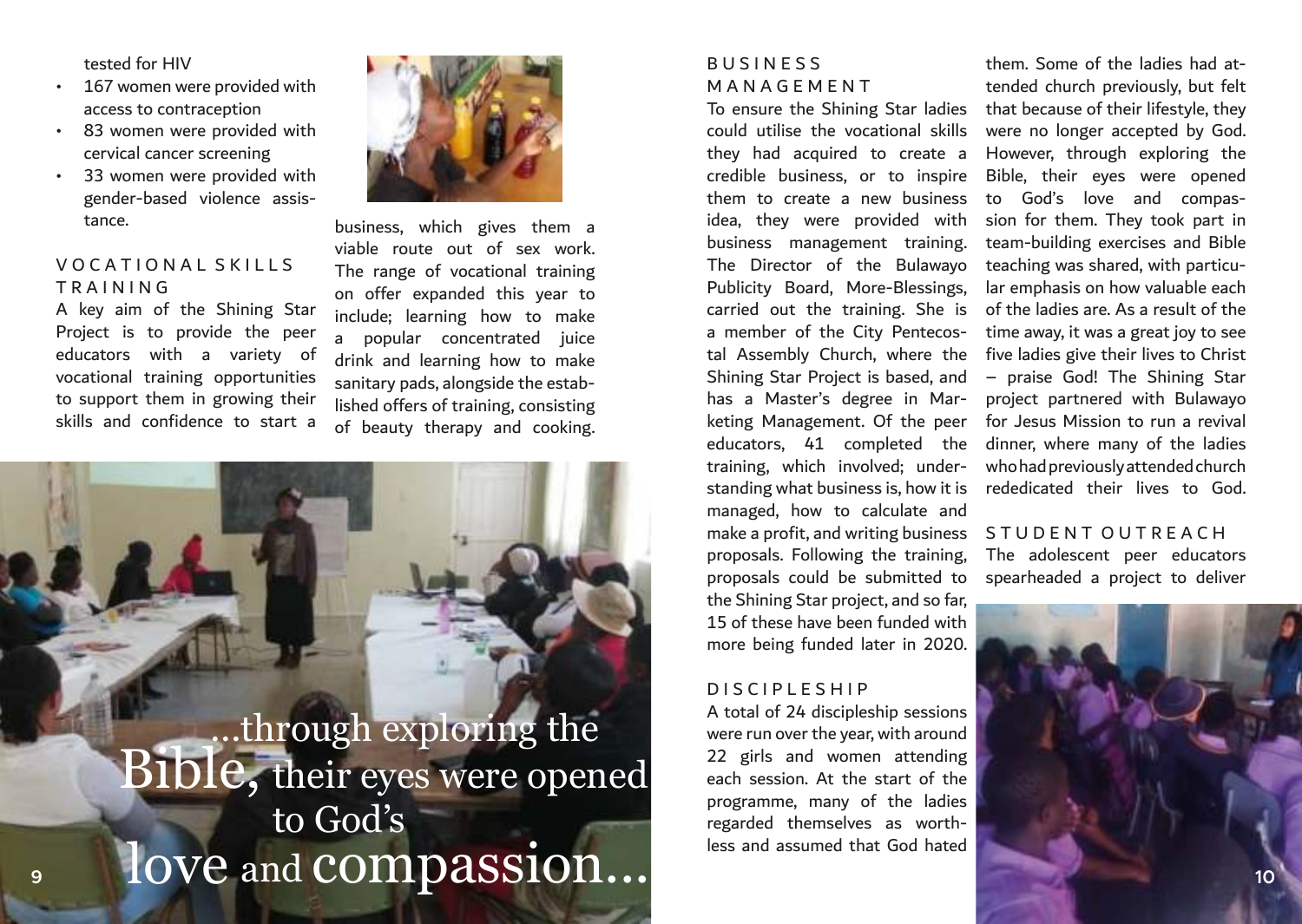sexual-health education in colleges and universities. Unfortunately, the peer educators reported that sex work is rife in some of these institutions due to the pressures of paying fees. They also found that some students are being recruited into the trade by other sex workers. The Shining Star Project worked in partnership with a number of organisations in their work with colleges and universities to conduct a wellness day at White City Stadium in Bulawayo. Shining Star also delivered sexual health sessions at six other universities and colleges.

A topic that was raised regularly was the rise of Vuzu parties, which are wild gatherings organised by young people, but sponsored by adults, which involved sexual activity and drug-taking. One of the project team, Thembi, spoke

to the students about the risks of these parties. The response of the students was overwhelmingly positive, with many asking to have more sessions, saying that they don't receive this information from their families and instead learn about sex from their peers. While the project aimed to reach 2,000 students, around 460 students received the information due to an issue in securing timetable slots. When the programme is run again this year, the institutions will be contacted earlier in advance, to hopefully secure more slots with the students.

Please pray for the incredible work being done through the Shining Star project, and for the numerous lives God is changing through the information they are passing on to these women in need.

The response from the students was overwhelmingly **<sup>11</sup>** positive...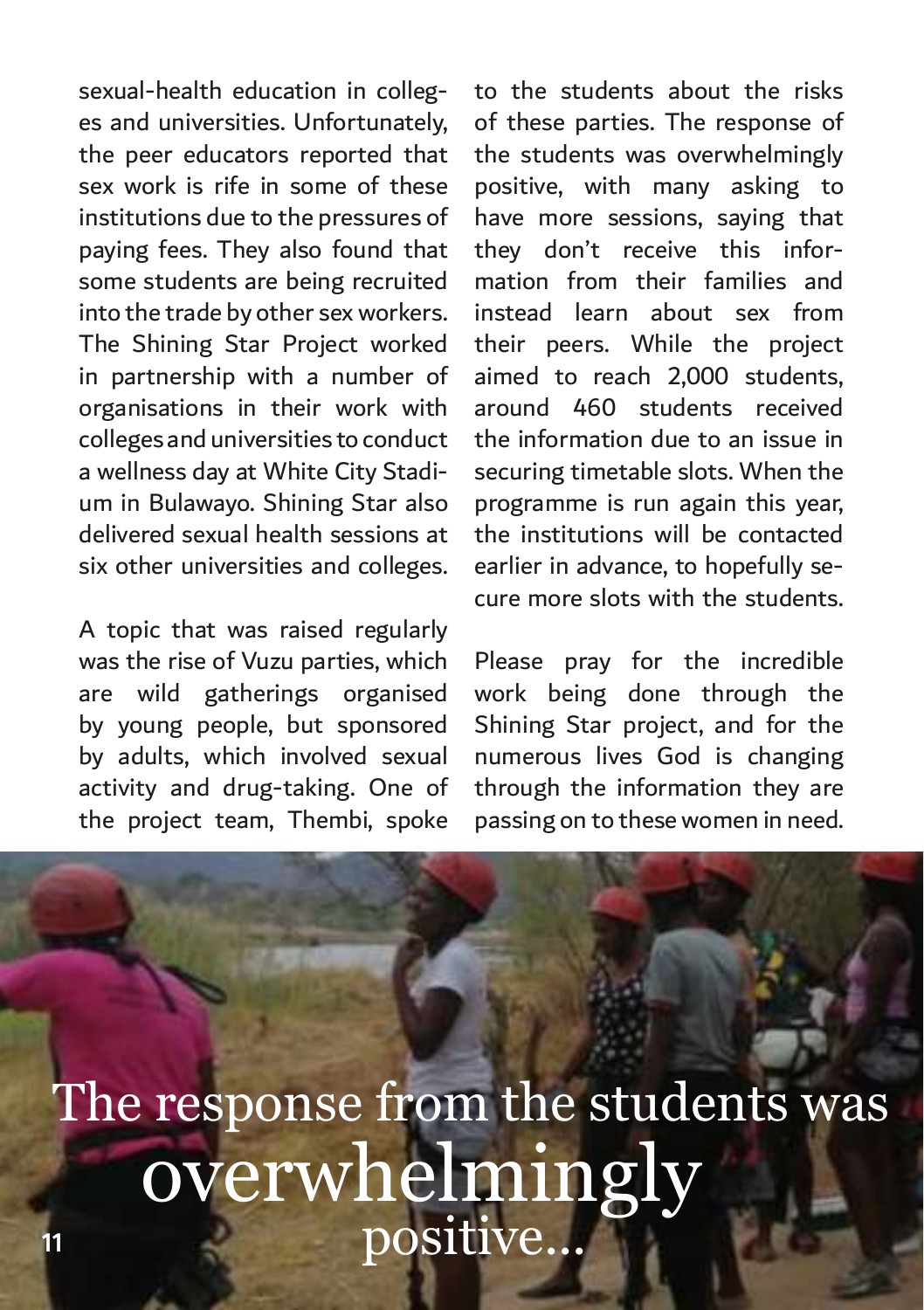

## **AGAINST A L L O D D S**

### **A C C O M P L I S H C H I L D R E N ' S T R U S T**

**W** 

e are experiencing vast changes as the UK tackles the Coronavirus and for many it is a difficult,

challenging and worrying time. Isolation is a new experience for us, but we are grateful for the technology available to help us keep in touch with loved ones.

Can you imagine being constantly socially isolated? Disability is misunderstood in many rural parts of Africa and is often believed

to be a curse. This often leads to these children being treated as useless and worthless, and in extreme cases, even being locked indoors with no stimulation.

S I M P L E B E G I N N I N G S Accomplish Children's Trust (ACT) is a small charity with a huge aim: to reach Africa's children with disabilities. Founded in 2008, with God at its centre and prayer as its foundation, ACT has grown beyond everyone's wildest dreams. God is an amazing God, so we should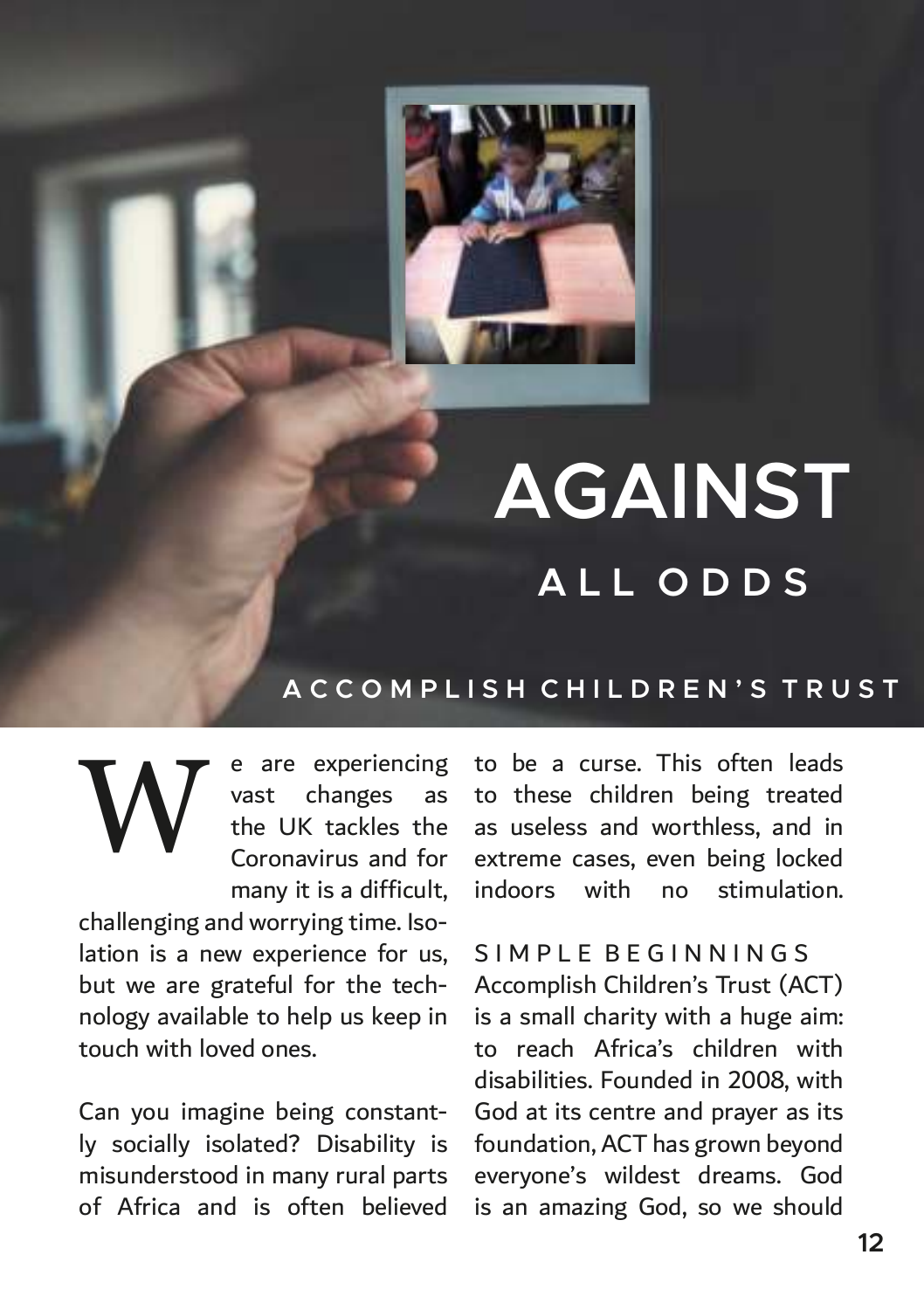## Jeremiah

...attained division one level, placing him amongst the top students in Uganda.

not be surprised, but we always are. In this short time, ACT has reached hundreds of children and their families, usually in remote rural regions where no other help is available. ACT now has projects in the Democratic Republic of Congo, Malawi and Uganda. Its founder, Rebecca Cornish, was awarded an MBE in the 2020 New Years' Honours list in recognition of this work.

Thank God for people like Rev and Mrs Maali Wilson who view these children differently. They view them as special in God's eyes. Their own son, Kihembo, has cerebral palsy, so they understand the challenges of bringing up a child with disabilities in a hostile environment, with no support. In 2005, they formed the Rwenzori Association of Parents of Children with Disabilities (RAPCD), with a small handful of like-minded parents and guardians to provide mutual support.

In 2010, supported by ACT, the RAPCD primary school for deaf or blind children was opened in Kasese, western Uganda. It began with 15 pupils, one of whom was Jeremiah, who is blind, and the school consisted of one primitive building.

From this humble beginning the school grew and it now has a complex of buildings for nearly 200 pupils, most of whom are deaf or blind. Some of the students have a severe physical disability which prevents them from accessing education in a village school. There is now a water supply and sporadic electricity. This school is also a beacon for children with disabilities and their families in the whole Rwenzori region. Teams who work as part of the school outreach regularly go to visit 350 families in remote villages bringing support, advice and practical help, which includes gifts of soap. Income generation projects are organised from the school base and various health clinics are held at the school. ACT is the main source of funding for this unique and far reaching project.

### J E R E M I A H

St Agnes School, an integrated secondary school, is being built nearby, again mostly supported by ACT. It opened in 2017 and is far from being complete; however, pupils are still reaching very high standards. Ten years after Jeremiah was a pioneer primary school pupil, he took his Standard 4 exams, which are like GCSE's,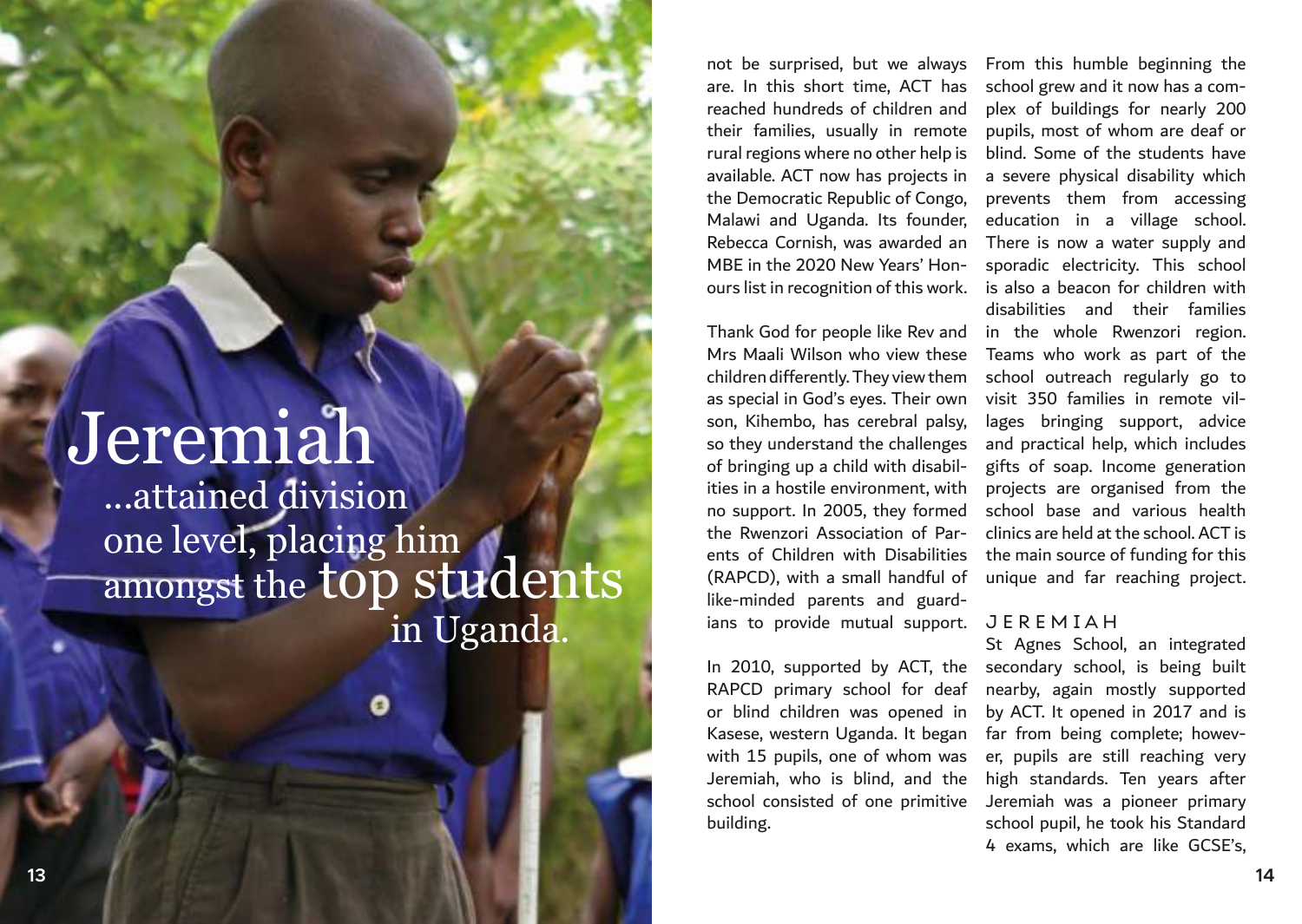### **E E Q U I P M E N**

### ...local churches and congregations are In awe when a blind child reads from a Braille Bible or a deaf child SINGS in sign.

**C O N F I R M A T I O N O F 3 2 P U P I L S**

**15**

and was awarded division one level, placing him amongst the top students in Uganda. So much for blind children being useless! Pupils like Jeremiah learn Braille, but Braille textbooks and equipment are expensive, especially for the different subjects taught at secondary level. Teaching blind pupils at both schools was severely hampered, so Rev Maali and his devoted team of dedicated teachers appealed for help. In 2019 MMN answered this urgent need with a generous grant so both schools now have textbooks in Braille and the equipment to produce Braille transcripts. Before building these schools there was virtually no education available for blind pupils in this large region of Uganda, but now they are able to learn and communicate with confidence. Some of their teachers are blind and provide fantastic role models. Jeremiah's dream is to become a teacher and, with the help of MMN, this dream now has a real chance of becoming a reality.

### B I B L E T E A C H I N G

The RAPCD schools are focused on teaching from the Bible. ACT has provided a Braille Bible and audio Bibles for the schools. Small groups of deaf or blind pupils visit local churches and the congregations are in awe when a blind child reads from a Braille Bible or a deaf child sings in sign. It was with great rejoicing that 32 pupils were confirmed in October 2019. These visits, along with other community engagement like the school's football team of deaf players and the integrated nature of the secondary school, are helping to slowly change attitudes towards these children with disabilities throughout the Rwensori region.

Thank you to the supporters of MMN for bringing about life changing education for many blind children now and for several years to come.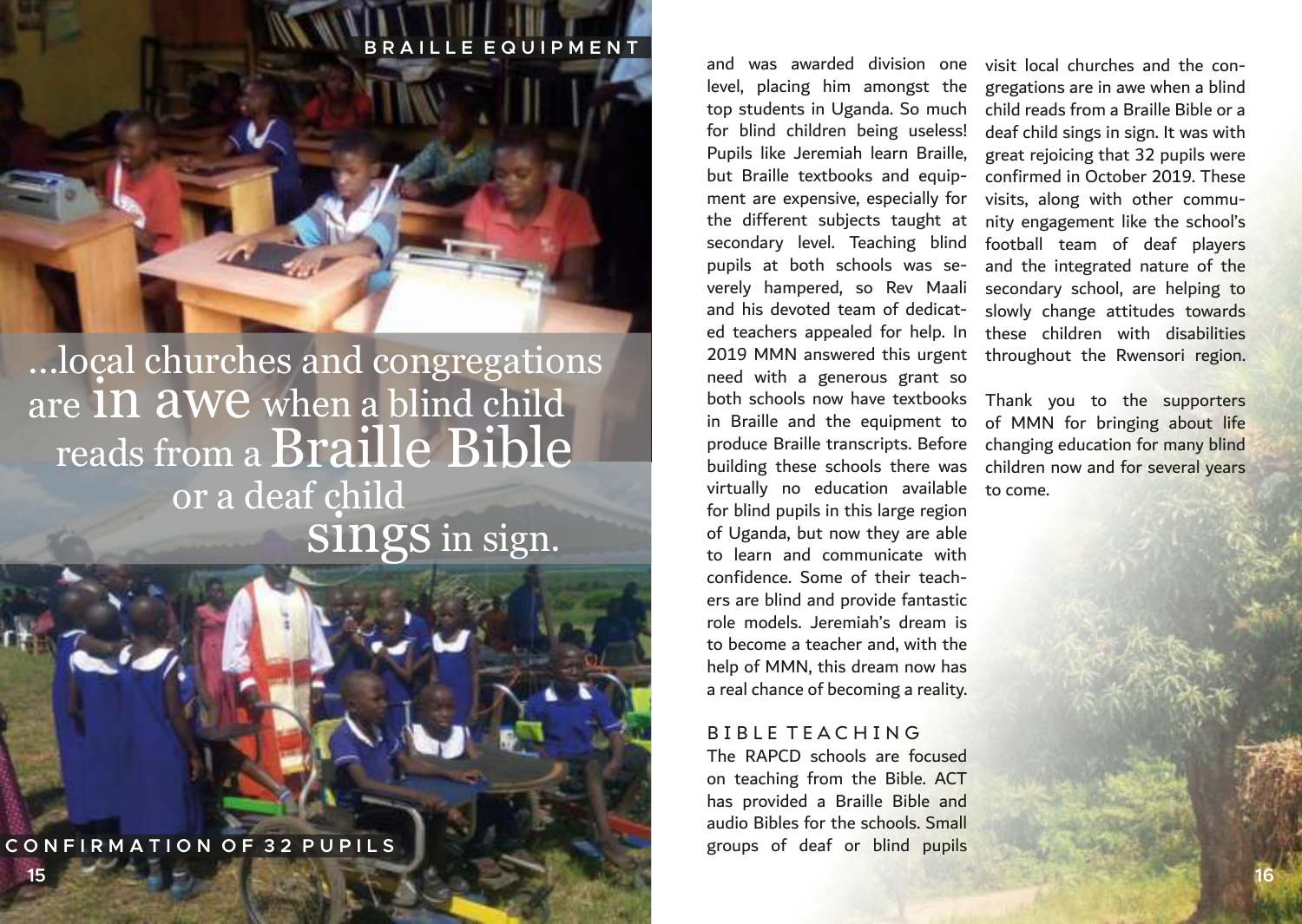## **A T I M E O F N E E D**

### THE PROVISION OF PPE TOSHANGHAI, CHINA

MMN which contained in Shanghai, China. This ship-the world in a global struggle. ment was sent at a vital stage in the country's response to COVID-19 with over 70,000 cases and over 2,000 deaths reported at that time, with the disease begin-I

nese officials notified unusual illness in Wuhan, a port started to increase in Shanghai,

n February 2020, IHP re-city on the Yangtze River. This was ceived a shipment from later named COVID-19, a deadly PPE for medical staff infect millions of people and unite ning its spread across the world. is a tertiary children's hospital On 31 December 2019, Chi-ic. The equipment was to support World Health Organisation that a crucial role in containing the there were several cases of an spread of COVID-19. As cases new coronavirus that would soon This equipment was received by IHP's partner Project Hope in Shanghai and was distributed to Shanghai Children's Medical Centre (SCMC). SCMC with 1,000 beds and a fever clinthe frontline health workers playing

and the need for intensive care rapidly increased, SCMC set up a quarantine ward to care for patients who had contracted the disease and prevent its spread. The donated PPE was used among the doctors and nurses working in this quarantine unit, to keep them safe as they offered medical care to children in quarantine. The 9,000 masks and 1,875 protective coveralls would support medical staff at SCMC for the next 90 days.

### PROTECTING KEY HEALTH WORKERS

Due to the widespread shortage of PPE, which is required to be removed and safely disposed of whenever staff leave a quarantine ward, medical staff needed to work for very long periods of time, with no breaks, in order to preserve the limited supply of protective equipment. Ms. Chen Lianli, Head Nurse of the quarantine unit, said "We work on 8-hour shifts. Due to the shortage of PPE, most of our nurses, refuse drinking water or (food) during their shift, in order to save a set of coveralls. Thank you IHP and Project HOPE for donating the PPE including mask and coveralls. Now... my colleagues (can) have some water and a meal during their shift."

MMN's support has enabled almost 11,000 pieces of protective equipment to be sent to this part of China, which has provided essential protection to medical staff in a real time of need. We are very grateful for this support and it has brought hope to those battling on the frontlines of this crisis. This hope is vital at a time when they are required to go above and beyond and experience great suffering to keep their communities safe.

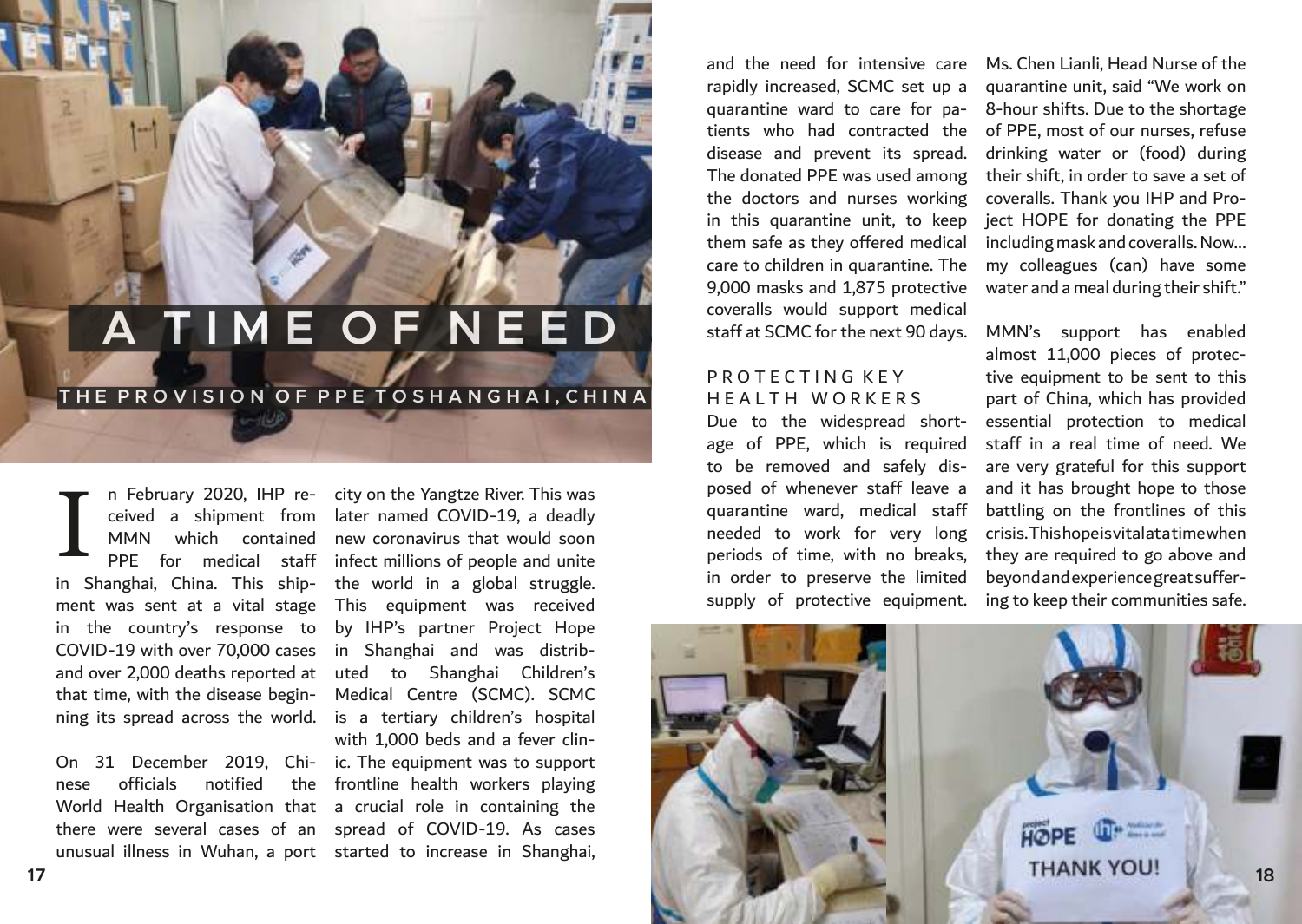## **K A T O K A**

**LIFE IN A MISSION HOSPITAL M A R Y R A T T E R**  CON

thanks the recent MMN gift for medicines. This reg-O B S T A C L E S ular quarterly gift is such a help and enables us to keep the work functioning and be a blessing to many in this corner of DR Congo. The local medical authorities are keen to do inspections and to insist that we send copies of all our reports on activities, such as; vaccinations, number of patients seen and number of deliveries. However, the only drugs that they I

t is a pleasure to be able patients, and the rapid malarto write to you again to ia test kits, so all our other supacknowledge with many plies are obtained in Lubumbashi.

help us with are for HIV and TB we were doing a Pharmacy check Just before the rains started, Sandy Meikle was able to do a trip to Lubumbashi to stock up, knowing that for several months travel would be inadvisable and, at times, impossible. She also went to Sakeji school in Zambia and collected the parcels, which Sakeji very kindly keep for us until we are able to go across the border. However, despite this diligence

and it looks as though many of our supplies are now rather low, but there seems to be no relenting in the severity of the daily rains we are experiencing this year. We can buy a few things at the border town of Dilolo but the prices there are roughly four times higher than in Lubumbashi, so we will need to be ready to do a trip as soon as the rains stop and the roads dry up sufficiently.

### M A T F R N I T Y W A R D

The medical work continues to be challenging, but also rewarding in many ways. The maternity work has had its fair share of difficult





cases in the past few months and we give all of the praise to God for so many answered prayers. It was so lovely when, in the maternity ward, I suddenly heard the cry of a newborn and at the same time the patients' motherin-law burst into song, singing in Chokwe: 'Thank you, oh our Father for giving us your son'. She went dancing around the ward singing various other hymns and praising God for His goodness. I thought that was a scenario probably not likely to be seen or heard in the UK, but it was so lovely and she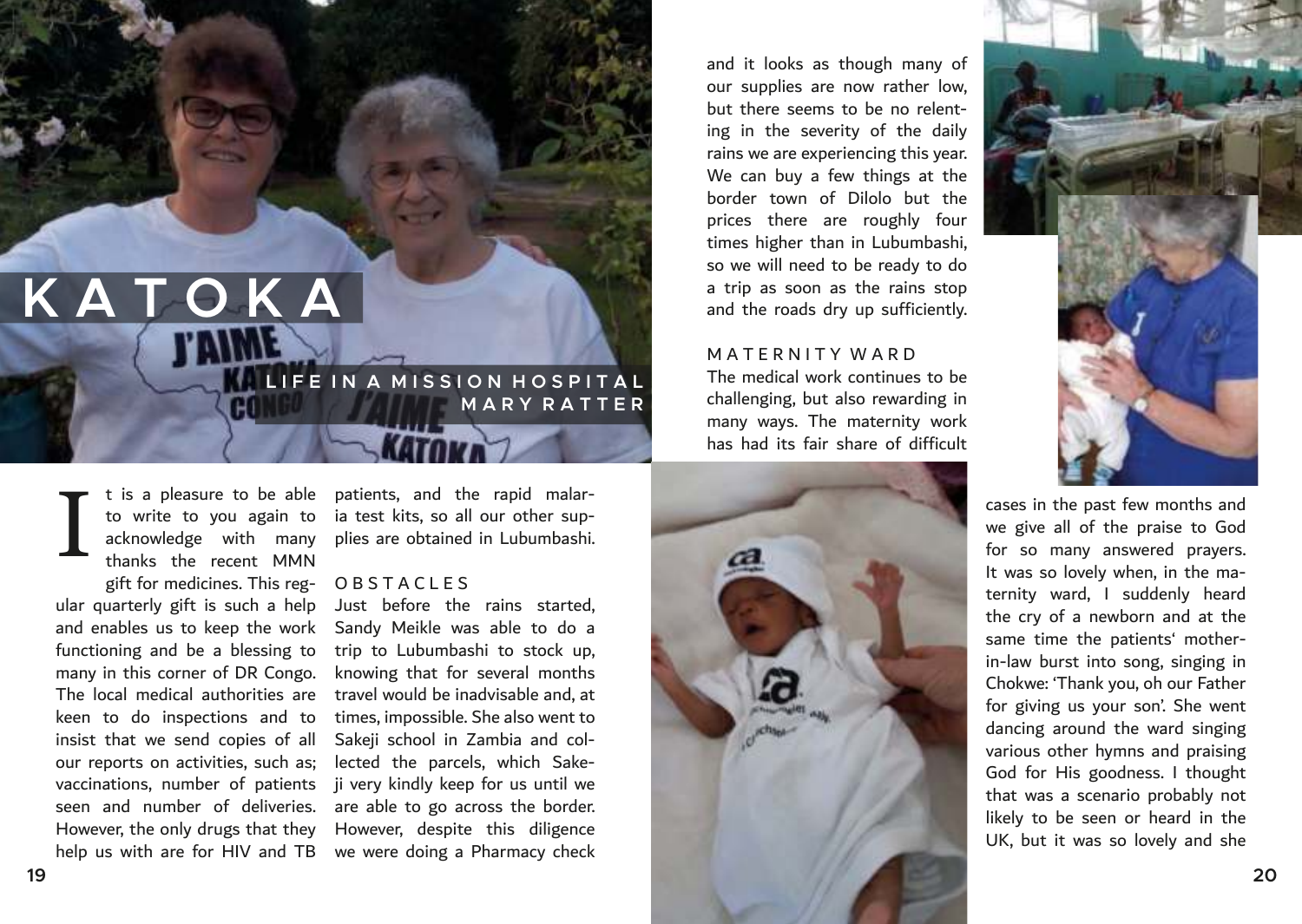distance from Katoka, but the parents were concerned so they brought her to us. She was a hy drocephalic child and we arranged for her to go to Lusaka for treat ment. The father of the child was sick at the time, so the mother set off with her rather elderly father to do the long journey to Lusaka. The child received treatment and immediately responded favoura bly to the insertion of the stent. On the return journey they had to make use of a motorbike down a steep and rocky road, and the

**21**

had us all singing along with her. stent was displaced, meaning the A beautiful baby was born some child needed hospital admission.

> Mutshatsha hospital were unable to help and suggested they pro ceed to Kasaji, but Dr Kayombo was absent at the time and, al though good treatment was giv en, they were not able to save the child. They made it back to Katoka, but two weeks later the child died. I cannot even imagine what the poor mother thought as she travelled back with a child who was more sick than she had been before embark ing on the journey, but I felt like crying when the couple turned up a few weeks later and brought me a gift to thank me for helping them. We can only pray in these times: that having the freedom to pray with them, share with them and perhaps help financially, we can do something to show God's love to these needy people.

### C A U S E F O R H O P E

Another thing which is concerning is the increased number of cases of malnutrition that we are see ing, despite the fact that this is the time when people are harvesting their crops. One of the causes is that trade in protein items, such as fish and frozen chicken from An gola, has been curtailed due to the rains affecting the road conditions. During the time that Sandy was doing the hospital bed rounds, two of the children died from hunger, so it is very sad.

On Monday afternoons we are studying the book of Ephe sians at the ladies' Bible school and the subject of how we can demonstrate love to those around us. I shared with them about the desperate state of some of our patients and asked them for their ideas on what kind of solution we could come up with. There were 25 of us at the class and they decided that they would organise a special food offering. It was so exciting to see their enthusiasm and, the next day, gifts started to come in, including: flour, maize, peanuts, salt, charcoal for cooking, soap, money to buy oil and even a tray of bread rolls for the children. We took these to the patients and explained the reason for the giving and shared with the most needy of the very sick patients. It was a blessed time for us all.

Please pray for the work at Katoka and that lives will continue to be changed through the saving power of God.







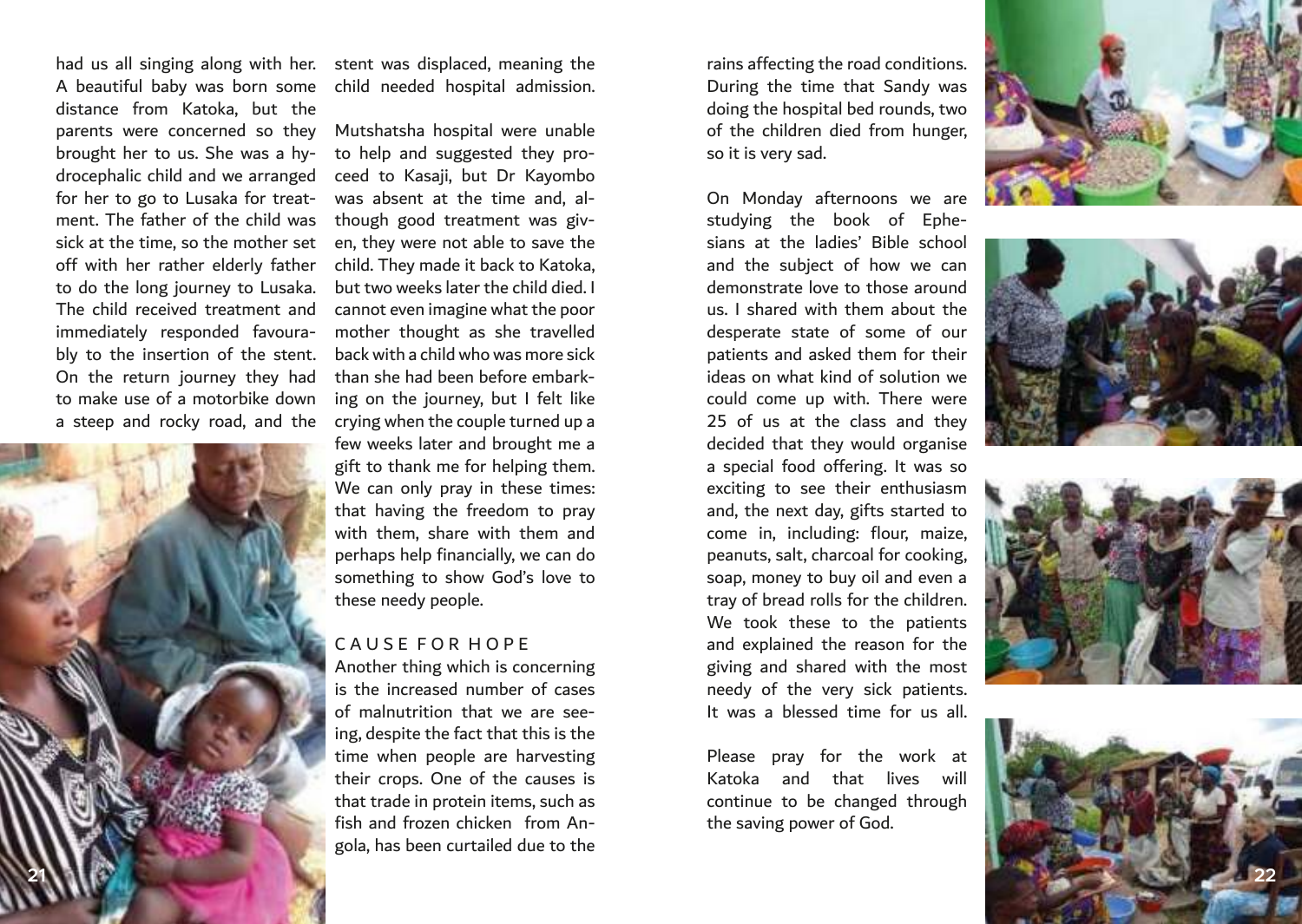### **M A R G A R E T P E A R C E O F F I C E A D M I N I S T R A T O R**

Margaret joined MMN in April 2020, having spent many years working in Administration and Finance in the corporate world. She comes to us from her recent position as Office Manager in a small company. She will be involved in setting up the new premises in Swindon and will be working alongside Grev to assist with the Finance and Administration of MMN.



Margaret is married with two sons, one of whom is married and she now has two lovely grandsons. She is very involved with her local church where she works with all ages, particularly children's and youth work. When not working, she likes to spend time with the family and enjoys baking. If you ever find yourself at the new premises, she is sure to welcome you with a drink and some home baking!

## **H A N N A H P E A R C E C O M M U N I C A T I O N S M A N A G E R** MMN Team

Hannah joined MMN in March 2020, having previously worked for Echoes International (Echoes of Service) for five years. She worked in a number of different roles within the organisation but mainly focused on the magazine and coordinated the gap year programme, FirstServe. Hannah will be



responsible for MMN's communication outlets, including the magazine, website and social media pages.

Hannah lives in Bath and is married, with two young children, Joshua and Harvey. She has a particular passion for writing and music, and plays piano at the church she attends in Bath. After studying English Literature at university, Hannah loves getting stuck into a good book whenever she has a quiet moment, although they are rare when looking after two boys!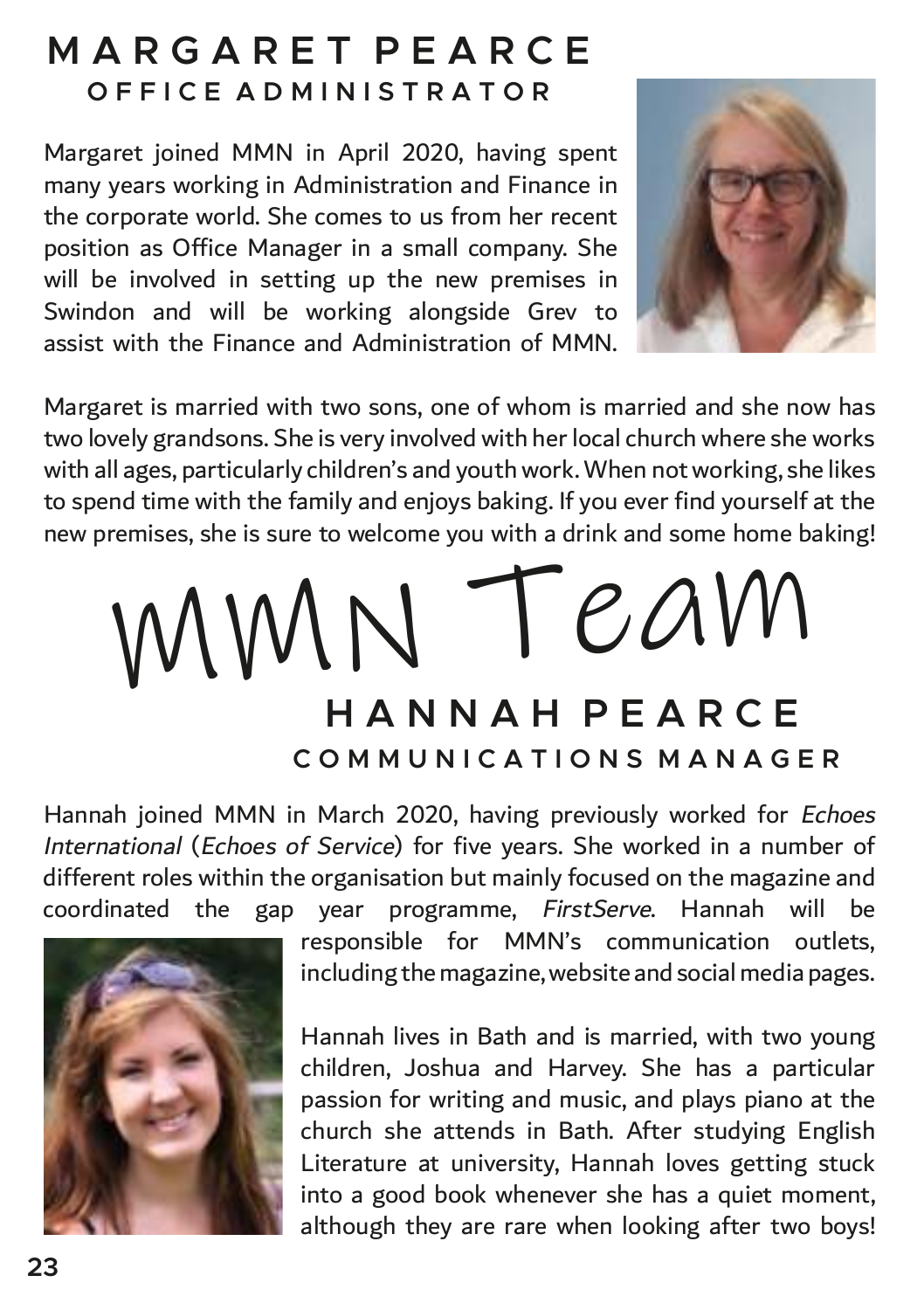## **E B U I L D I N G H**

### **A R E P O R T F R O M A U R O R A C H R I S T I A N A S S O C I A T I O N R O M A N I A**

e have just returned from a visit to Romania and have returned full of positivity as all of the projects are **W** 

going so well, and there is also a vision for future work. However, we received news that the state has instructed all school and state kindergartens to close because of the Coronavirus. On the 16th March a state of emergency was declared. We seek ways to support and maintain relationships with people during this time while respecting the regulations. Two of our volunteers, Leta and Lela, have been willing to distribute the money for medications to those with chronic health conditions. We know this has affected many financially as they have either not been able to work so receive only 75% of their salary or have reduced hours. Our hope is that that we will be able to in some way reopen the canteen soon, but we wait to see what the government says next.

### C A N T E E N P R O J E C T

Numbers in the canteen have risen, following the previous decline of children due to being provided with meals at school. Some of these projects have come to an end, so the children are eating back at the canteen. We have seen a slight increase in the number of Romanian families eating with us, and it has given us contact with many new families in the village.

We were able to send out a second-hand cooker from Rora to the canteen to replace one of their old ones and a gift was given to install a new hot water boiler to service the canteen and sinks in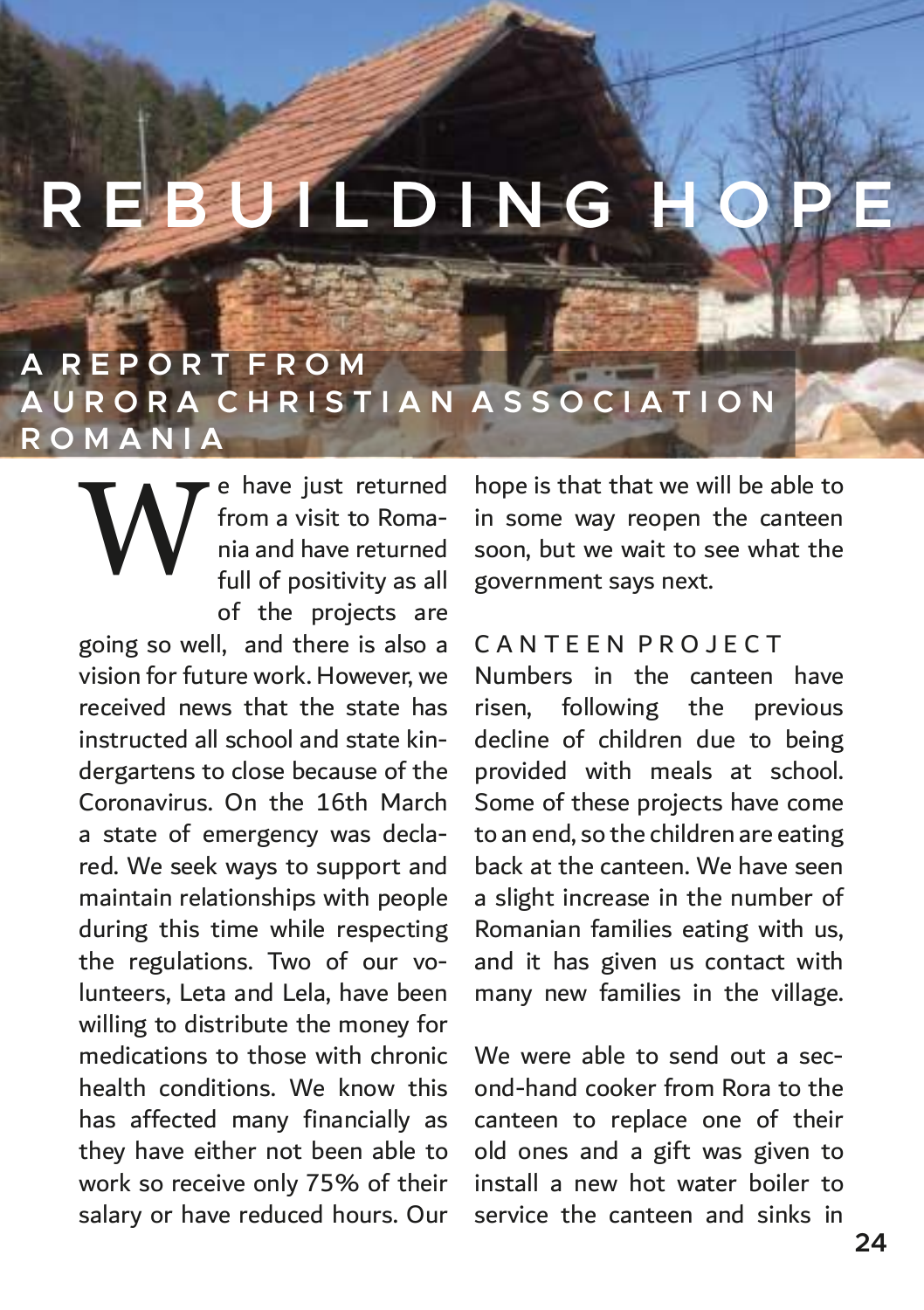the downstairs toilets. As in previous years, a gift was specifically given to make up food bags for approximately 40 older people, widows and widowers, to support them over the winter months. The bags consist of: flour, polenta, oil, tomato paste, pasta, rice, jam and stock cubes, among other items.

### **BUILDING WORK**

We went with Irene to visit a couple, Eugenia and Gheorge, who we have been able to build a house for with some funds received from MMN, and we were so pleased to see what has been achieved. The house was clean, Gheorge had a fire going to keep Eugenia warm

and she was tucked up in bed. Gheorge visits the canteen every day that it is open to get food for them both. Eugenia would hugely benefit from incontinence pants as at the moment she only has sheets that go on top of the mattress.

The big news from the end of last year was the fire at Ionut and Roxana's house, caused by a barbecue in their neighbours' garden that had not been extinguished properly. Their house was completely destroyed, and the old people's home lost its roof. We are very grateful for the huge response to send funds to enable them to rebuild their home. Due to the unseasonable weather, and not much snow, they have been able to get on with the building work. With the funds received, all the building materials were purchased and Ionut provided all the labour. Ionut and Roxana are so appreciative to everyone who gave so generously. Two building projects in the neighbouring village of Tauhan continue to go well, however, many complications have arisen with the building project for Meralina, which we are waiting to hear news about.

M E D I C A L S U P P O R T We also visited a little girl called **E U G E N I A & G H E O R G E**



**I R E N E & S O F I A**

Adriana, who was born at 27 weeks and left in the same position in her cot for six months, which left her with a deformed head shape, along with other complications from being born so prematurely. With support from MMN, Aurora Christian Association (ACA) were able to buy a helmet to help straighten her head and help with physiotherapy. When we visited, she was in a baby walker but had some strength in her legs from the physio she has received. Fortunately, her parents are committed to their daughter and are trying to give her the best help possible, although a lot of it is beyond their means. With support, we will continue to help this family as much as we can.

There is starting to be more recognition of children with special needs. Previously, they would be hidden away and ignored, but people are now receiving education. A young girl, Sofia, would just scream, but recently has been diagnosed with Autism and now attends a special kindergarten, three days a week. Since being at the kindergarten Sofia's behaviour has improved greatly, and her mother is also learning tools and skills to help her cope at home.